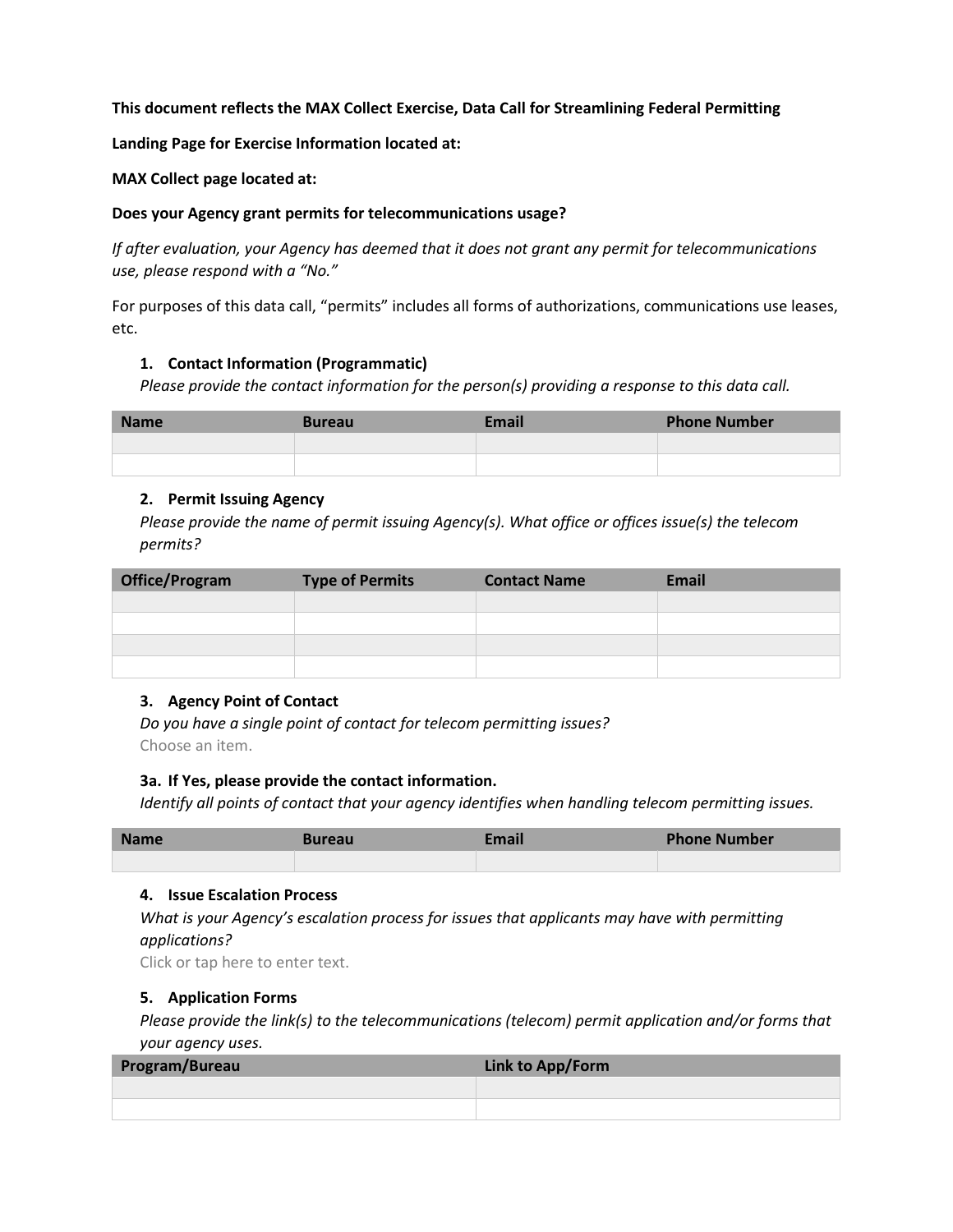# **6. Permitting Process**

*Please provide a flow chart depicting the steps for your Agency's telecom permitting process.* [Document Upload option]

# **7. Process Governance**

*What/who governs the telecom permitting processes for your Agency?* Click or tap here to enter text.

# **8. Applicable Statutes**

*What are the titles of regulations, legislation, laws, policies, governing documents related to your Agency's telecom permitting processes?* Click or tap here to enter text.

# **9. Process Change Implementation**

*How are updates/changes to your telecom permitting processes implemented within your Agency, headquarters and regional/field offices?* Click or tap here to enter text.

# **10. Process Change Socialization**

*How are these changes shared with applicants and/or the public?* Click or tap here to enter text.

# **11. Resources for Stakeholders**

*What guidance/education/support resources does your Agency offer to telecom permitting applicants?*

Click or tap here to enter text.

# **12. Employee Training**

*What type of internal training does your Agency provide for staff involved in the telecom permitting process (this could include joint training opportunities with other federal Departments and Agencies)?*

Click or tap here to enter text.

# **13. Permit Types**

*What types of telecom permits does your Agency issue/process?* Click or tap here to enter text.

# **13a. Please provide detailed information related to the approval annually of telecom permits based on type and status.**

| <b>Permit</b>          | # Approved | # Denied | # Rejected |
|------------------------|------------|----------|------------|
| Wireless $-$ new       |            |          |            |
| Wireless - collocated  |            |          |            |
| Wired/Wireline $-$ new |            |          |            |
| Wired/Wireline $-$     |            |          |            |
| <b>Collocated</b>      |            |          |            |

#### **14. Permit Processing**

*Does your Agency track the length of time in which telecom permits are processed?*  Choose an item.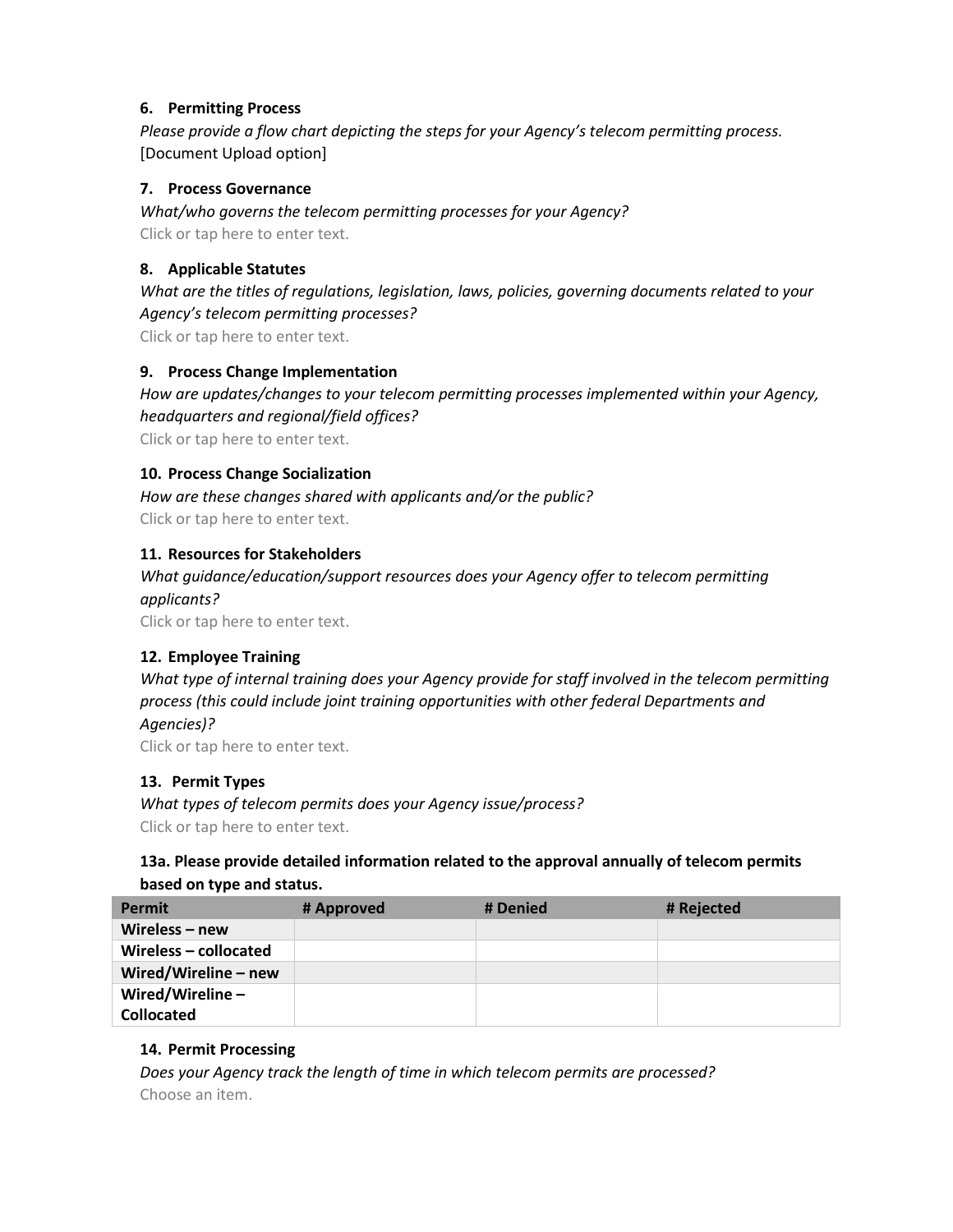**14a. If Yes, please attach any statistical data showing average permitting time frames. Example information includes the average timeline for a telecom permitting application from point of origin through approval, point of origin through denial, point of origin through rejection.** [upload document option]

# **15. Process Delays**

*What are the most common delays that your Agency experiences within the telecom permitting process?* 

Click or tap here to enter text.

#### **16. Work Distribution**

*What percent of your Agency's permitting process is conducted at headquarters vs. regional or field offices?*

Choose an item.

# **17. Decision Authority**

*At what level within your organization are final telecom permitting application decisions made? Please explain.*

Click or tap here to enter text.

# **18. Agency Coordination**

*Which Federal Departments and Agencies does your Agency coordinate with during the telecom permitting process? At which point(s)?*

Click or tap here to enter text.

# **19. Tracking Mechanisms**

*What mechanisms (for example: dashboards, electronic filings, single point of contact, set procedure) within your Agency provide applicants with visibility into their application status?* Click or tap here to enter text.

#### **20. Fee Policies**

*What regulations/leg/laws/policies are in place regarding fees for telecom permits?* Click or tap here to enter text.

#### **21. Process Fees**

*Are there fees and/or other monetary collections associated with your Agency's telecom permitting process?*

Choose an item.

#### **21a. If Yes, what are these funds used for?**

Click or tap here to enter text.

# **21b. If Yes, please elaborate on which stakeholders are involved with the payment/issuance /funding/receipt of these fees/monetary collections?**

Click or tap here to enter text.

# **22. Incomplete Application Metrics**

*Does your Agency keep metrics on incomplete applications?* Choose an item.

#### **23. Permitting Process Challenges**